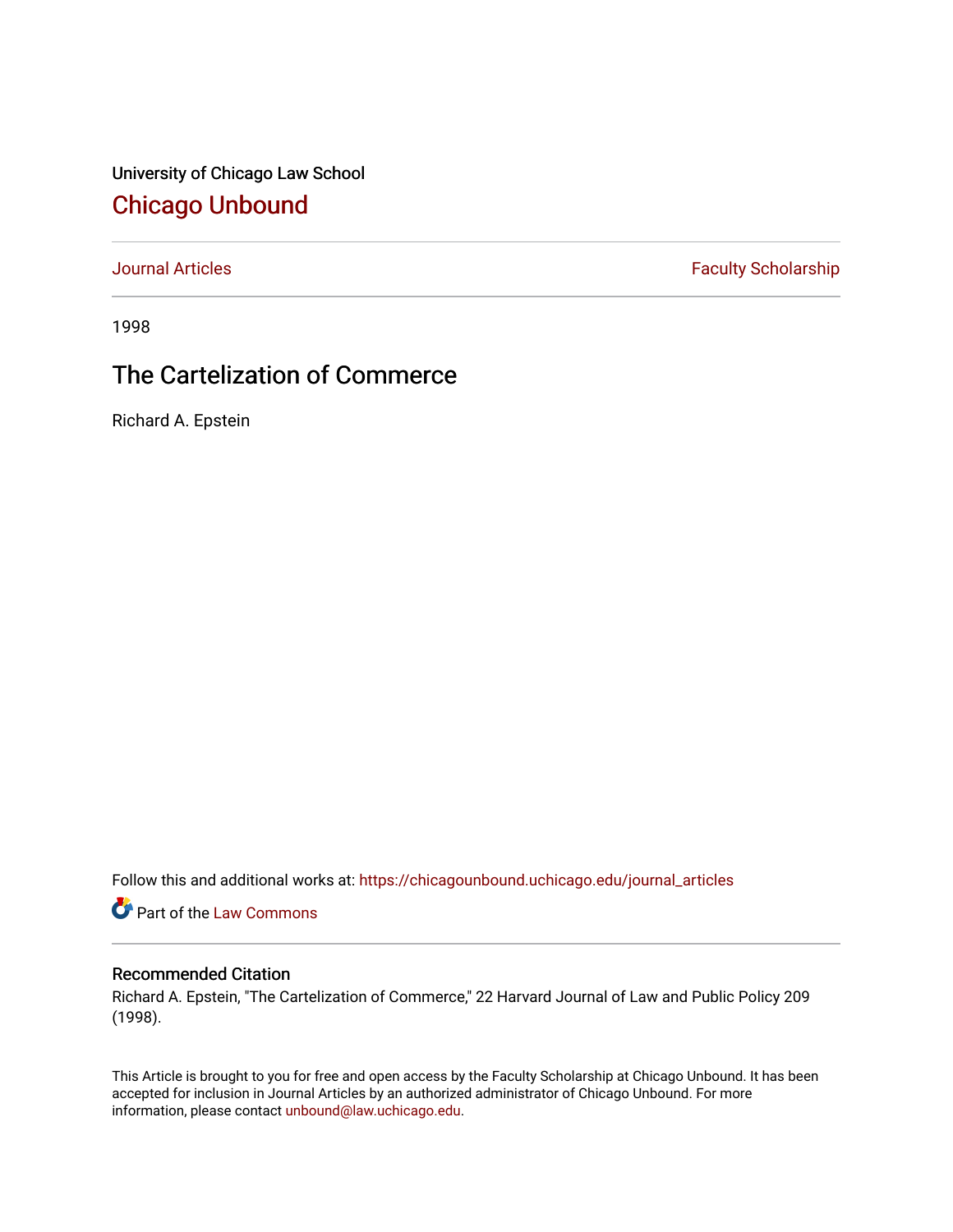## THE CARTELIZATION OF COMMERCE

#### RICHARD **A.** EPSTEIN\*

#### I. INTRODUCTION

The topic of this short essay is whether we should be willing to undo the New Deal. In order to attack this modest mission, I shall first ask just what our nation hoped to achieve when it put the New Deal into place. Once that question is understood, I shall then ask whether it is worth undoing the New Deal. To end the suspense, the answer is this: the quicker the New Deal can be undone, the better.'

To explain why this recommendation is sound, we must return to the fundamental question of what is meant by "structural" Constitution and why it matters. The strong temptation is to greet this inquiry with impatience. We think about structure "merely" as a matter of form, or worse, as a matter of formalism. Oftentimes, we think of it as wholly unrelated to substance or even in sharp opposition to it. I hope to show that this bifurcation between constitutional structure and substantive law leads to most unsatisfactory conclusions.

I believe that the proper form of inquiry examines governance structures by asking whether they advance a worthy set of substantive ends. We must first defend these

**<sup>\*</sup>** James Parker Hall Distinguished Service Professor, University of Chicago Law School.

<sup>1.</sup> As I have noted elsewhere, "[tihe New Deal is inconsistent with the principles of limited government and with the constitutional provisions designed to secure that end." RICHARD A. EPSTEIN, TAKINGS: PRVATE PROPERTY AND THE POWER OF EMINENT DOMAIN **281** (1985). For a more detailed exposition of my views on the New Deal and the Commerce Clause, see Richard **A.** Epstein, *The Proper Scope of the Commerce Power,* 73 VA. L REv. **1387 (1987).** For an opposing view of the New Deal, see 2 BRUCE ACKERMAN, WE THE PEOPLE: TRANSFORMATIONS (1998). Ackerman's theory, for all its academic ingenuity, is a theory that requires judges to surrender to political pressures, rather than adhering to their constitutional duty of interpreting constitutional text as they think proper and then letting the political process lead to amendment, if appropriate.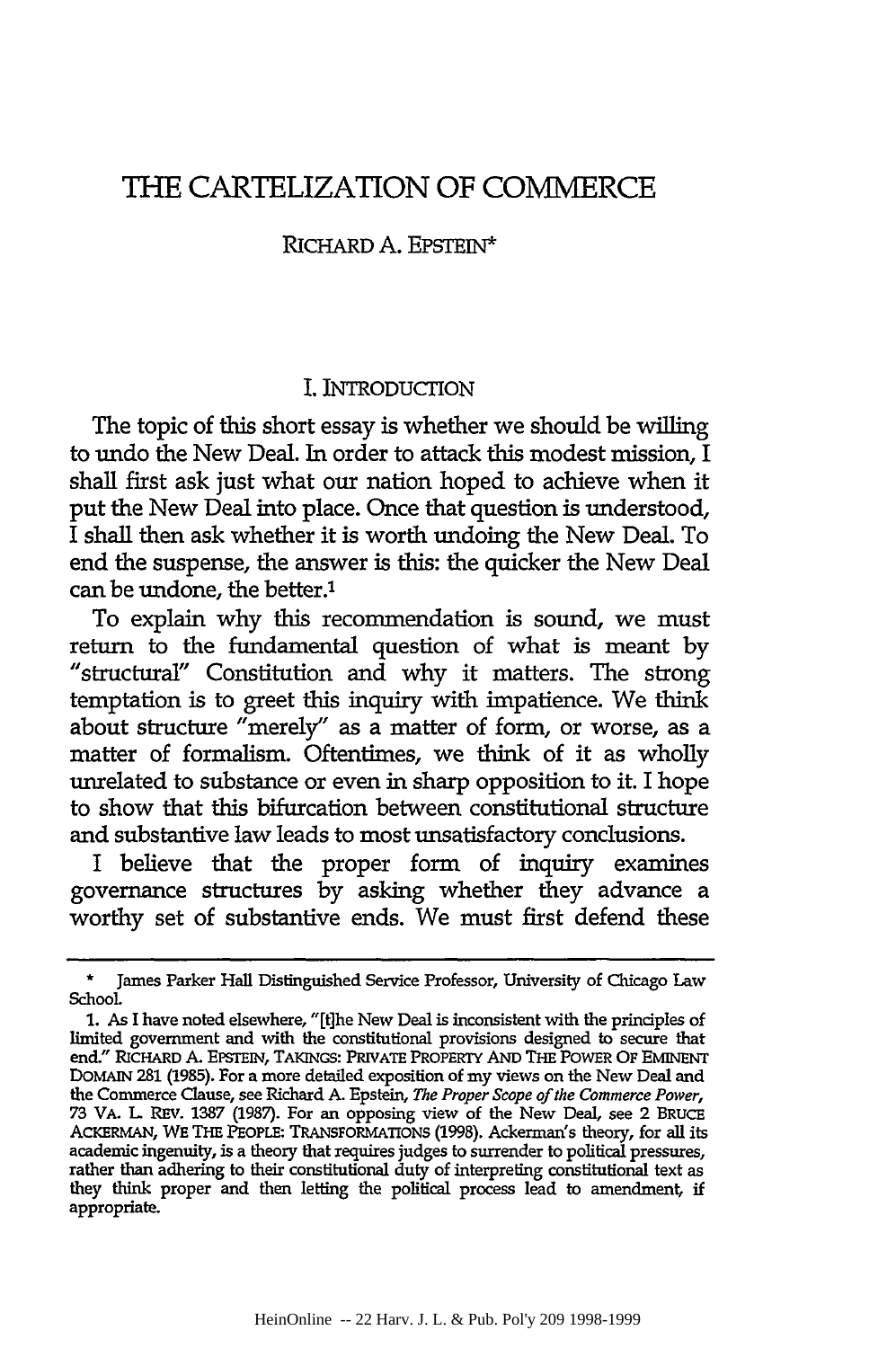ends, and then show how the proposed structures will help achieve them. The strongest case against the New Deal thus strikes at its unprincipled agnosticism toward the appropriate form of social and economic life in the United States or, indeed, anywhere else. Ultimately, what is at stake here is nothing less than the key substantive choice about how to organize a complex national economy.

As a matter of principle, a person could believe in a system of open markets, to the extent that these are feasible and possible, in which free entry, free exit, and the free movement of prices, goods, and services are seen as promoting overall social welfare. When firms fail, the appropriate response is not to prop them up with subsidies, which will require taxing other individuals and activities. Rather it is simply to let failing firms go out of business, so that problems of excess supply can be addressed through exit rather than through manipulation and fine-tuning of an ever more stubborn market

In trying to figure out why one form of economic organization is superior to another, we need to look at the consequences that each generates. Here it behooves us to recall the powerful economic theory that holds that open competition will move us fairly dose to the social optimum while state sponsored monopolies move us in the opposite direction. There is nothing perfect about this process, to be sure, and any economy will experience some bumps and turns in the road. Yet, with all those qualifications, open competition will outperform state-administered cartels in what would otherwise be competitive industries.

#### **II. THE THREATS OF MONOPOLY**

The judicial interpretation of the United States Constitution before 1937 was by no means perfect, but at least it had the virtue of responding to one dominant theme. The dangers of monopoly lurk just about everywhere, and the Supreme Court, through its own monopoly on judicial review, tried to broker some accommodation between the multiple threats of monopolization.

One of these threats is that of private monopolization. Antitrust laws, either at the state or federal level, could in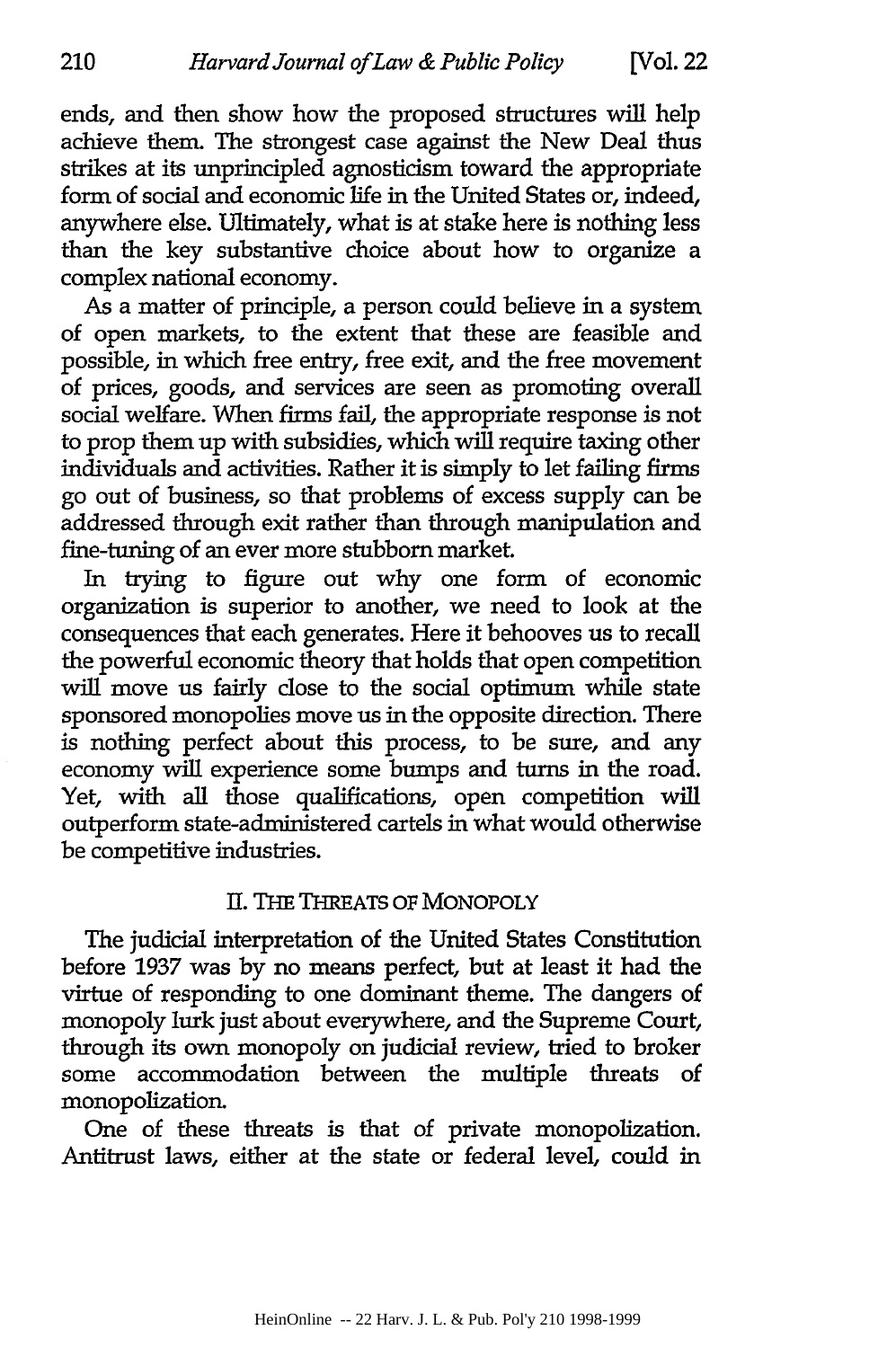principle offer an appropriate response to this difficulty.2 A second threat is that posed by state monopolies. To the extent that states impose barriers to the movement of goods and services in national markets, some national response seems appropriate. Throughout its history, Congress has done little to curb state restrictions on national markets that arise from outright prohibition or discriminatory regulation and taxation, all of which are designed to make it more difficult for out-ofstate firms to compete with their in-state rivals. To combat that threat the Court has developed the negative or dormant Commerce Clause.3 Even if that doctrine is not explicitly authorized by constitutional text, it certainly resonates very powerfully with the general normative theory of competition first.

A third potential monopolist, and the focus of our discussion here, is the federal government. So long as it has extensive national powers, it is able to exert cartel-like control over production and distribution in national markets. Respecting the original limitations on the scope of the federal commerce power, however, impedes the ability of the United States to organize cartels. If it lies beyond the power of the federal government to regulate the activities of local manufacturers and farmers, then how can it cartelize the marketing of their goods?

#### III. THE NEW DEAL CASES

What is so striking about the Supreme Court's New Deal jurisprudence is that, as best I can tell, it reads as though interpretation of the structural Constitution should be keyed to promote national cartels. One characteristic of industrial planning during the 1930s, both in the United States and in Europe, was the belief that state-administered cartels could stabilize production and thus achieve desirable long-term outcomes.

Consider, for example, Justice Cardozo's dissenting opinion

<sup>2.</sup> The most prominent example of such an antitrust law is the Sherman Antitrust Act, **15** US.C. §§ **1-7** (1994).

**<sup>3.</sup> US. CONST.** art *I,* § **8,** cl **3.** *See* Donald Regan, *The Supreme Court and State Protectionism: Making Sense of the Dormant Commerce Clause, 84 MICH. L. REV. 1091* (1986).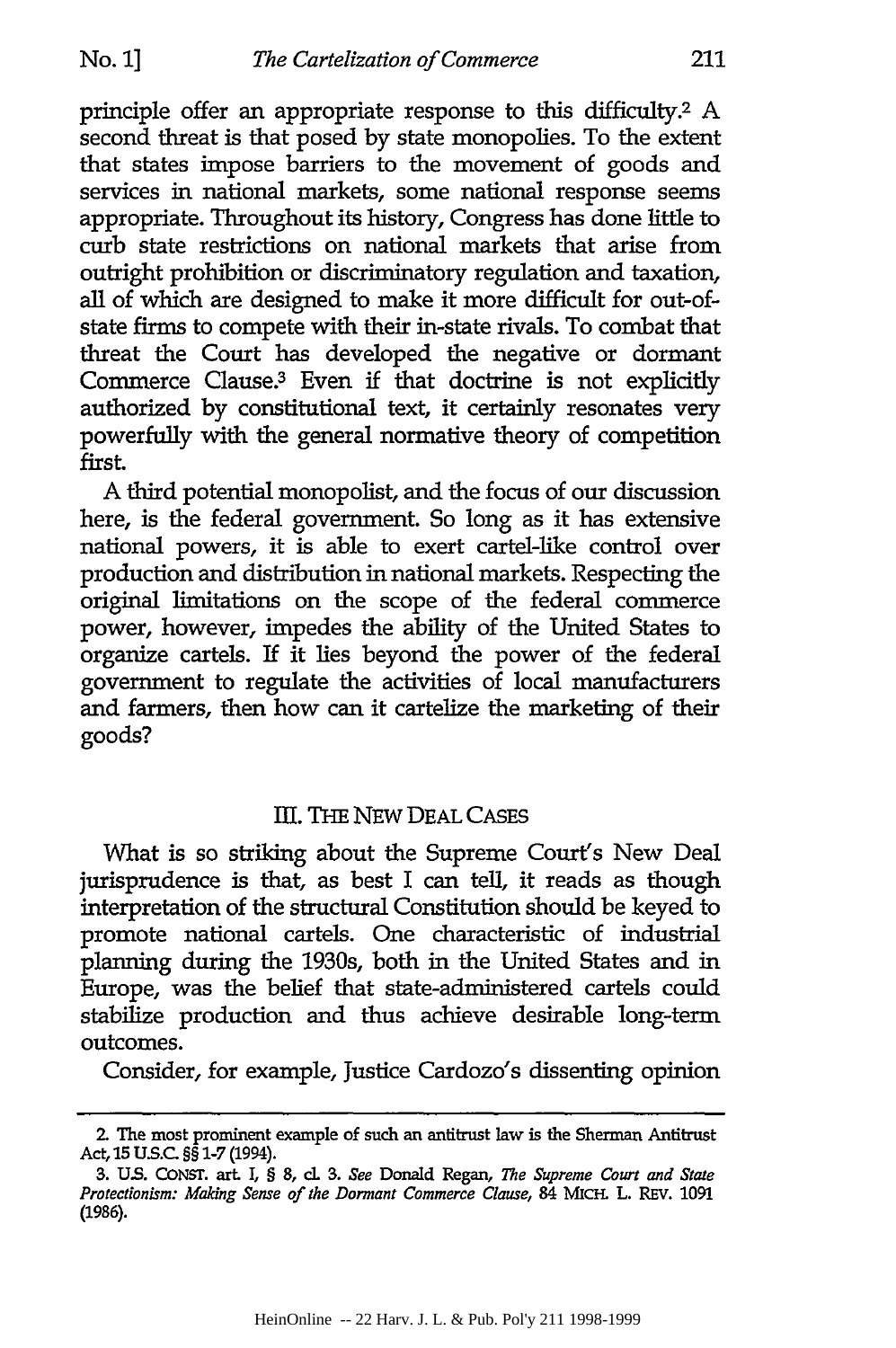*in Carter v. Carter Coal Co.4* Justice Cardozo asserts that, when prices start to go down because of intense competition, the federal government under the Commerce Clause has the power to prop them up. Supporters of cartelization believed that the great vice of capitalism is that it allows orderly exit from the market to occur. It was under such a misconception that the National Industrial Recovery Act, which the Court struck down in *A. L. A. Schechter Corp. v. United States,5 was* implemented.

The same efforts to support cartel structures were also found *in United States v. Butler,6* where the United States sought to use its spending power to rig national agricultural production to prevent "overproduction" without having to allow some farmers to go out of business.7 The government imposed a set of taxes upon the various local farmers, put the revenues from those taxes into the national treasury, and then remitted those particular taxes only to those farmers who reduced their acreage under cultivation.8 The deal looked powerfully coercive when viewed from the perspective of an individual farmer: the tax was precisely calculated so that if a farmer decided to stay out of the acreage reduction program he would go out of business. So farmers stayed in. The net effect of the program, therefore, was to transfer money from the farmer to the federal government and then back to the individual farmer. The back and forth movement of cash was a wash. But the real change was that the total amount of agricultural production was reduced which kept prices at an artificially high level. The program was a textbook illustration of the use of government power to advance monopoly behavior.

The Court invalidated the tax **by** finding that coercion was directed to individual farmers,9 but that short-sighted view oversimplified the situation. To be sure, some farmers were opposed to all forms of crop support and acreage limitations on

*8. See id.* at **53-59.**

212

*9. See id.* at **70-71.**

<sup>4.</sup> **298 US. 238,** 324 **(1936)** (Cardozo, **J.,** dissenting). Today this dissent no doubt represents the law.

**<sup>5. 295</sup> US.** 495, 523-24 (1935) (noting that the Live Poultry Code, under which defendants were convicted, regulated the sale, purchase for resale, transportation, and handling of live poultry "from the time such poultry comes into the New York metropolitan area to the time it is first sold in slaughtered form").

**<sup>6. 297</sup> US. 1 (1936)** (striking down the Agricultural Adjustment Act).

*<sup>7.</sup> See id.* at **53-56** (describing relevant provisions of the Agricultural Adjustment Act).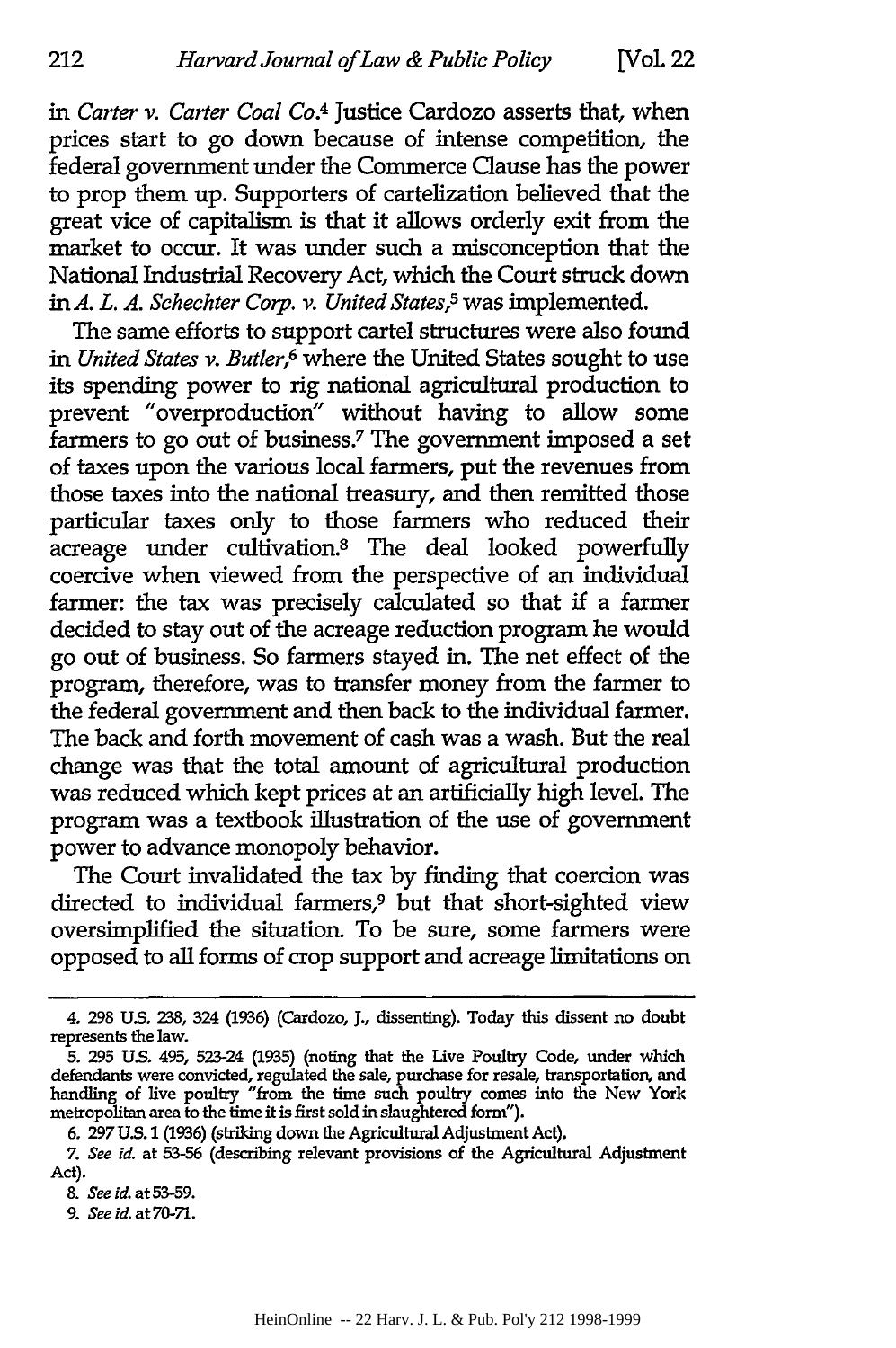principle. But for many farmers the program operated as a political solution to a "prisoner's dilemma" game in which all farmers would otherwise defect (by planting excessive acreage); to the extent that individual farmers were coerced, it was for their own benefit. The tax and rebate system therefore was an ingenious effort to use the Spending Clause to get around then-applicable limitations on the Commerce Clause which would not permit Congress to issue a flat prohibition on planting more than the specified number of acres. **The** true losers in this elaborate scheme of tax and rebate were the same individuals who would have lost from a direct restriction on acreage. It was consumers who suffered because they were forced to deal with stable cartels instead of competitive markets.

*Schechter, Carter, and Butler* were all decided before the constitutional revolution of **1937.** In them one can sense that a fragile majority of the Supreme Court had a dim appreciation of the dangers of **this** sort of industrial policy with its rigging of the markets. The majority's willingness to strike down these efforts at cartelization showed how sound constitutional structure could work in aid of sound national policy.<sup>10</sup> Unfortunately, the judicial will did not endure; when the pressure mounted, the Court, as is so often the case, retreated.

**By** the time we reach the National Labor Relations Act cases in **1937,11** the mood shifts. Now it appears as though the large impacts that labor unions have on national markets is a reason to regulate them at the federal level and thus to promote the organization of labor cartels through mandatory collective bargaining. Once **this** happens, of course, the Court must backtrack and rethink what it has done with agricultural goods and natural resources. The upshot is the decision in *Wickard v. Filburn,* where Justice Jackson sustains the use of the Commerce Clause to prevent a farmer from growing grain for his own livestock.<sup>12</sup> In its odd way, Justice Jackson's decision is surely correct, for **if** the object is to maintain a nationwide cartel, then

**<sup>10.</sup>** See, e.g, Carter v. Carter Coal Co., **298 US. 238 (1936)** (striking down provisions of the Bituminous Coal Conservation Act controlling the wages, hours, and working conditions of miners); **A. L A.** Schechter Corp. v. United States, **295 US.** 495 **(1935)** (striking down provisions of the National Industrial Recovery Act that regulated the wages and hours of labor of persons employed in the internal commerce of a State).

*<sup>11.</sup>* See, e.g., NLRB v. Jones **&** Laughlin Steel Corp., **301 US. 1 (1937).**

**<sup>12. 317</sup> U.S. 111, 127-28** (1942).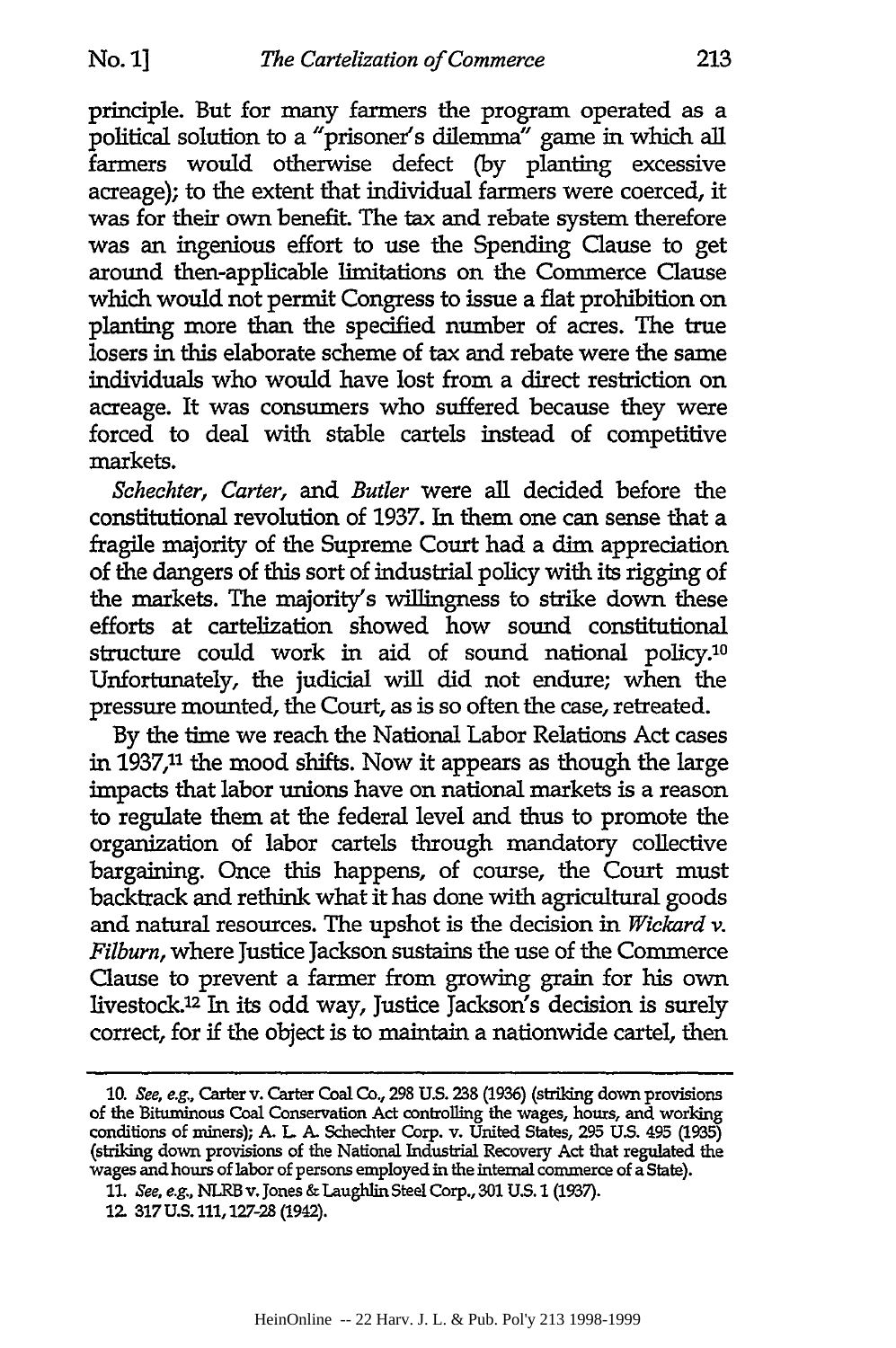Congress must find ways to curtail local sales and local consumption. We find out that what the Court cares about is not the ultimate structure of the national market but rather the power of the political branches to decide the particular form that any national market will take. Competition and cartelization are just two alternative forms of economic organization. No value judgment can be made, at least judicially, about their comparative worth.

This approach, I think, marks the endorsement of a very important mistake. We need to consider very carefully which matters a Court should constitutionalize and which matters it ought to leave to the political process. To the extent that we are able to make uniform and permanent judgments about the desirability of one form of arrangement relative to another, then we have a candidate for systematic constitutional protection. To the extent that we are dealing with questions such as which wars to fight or treaties to sign, we cannot hope to have any degree of confidence in a general rule. Accordingly, we ought to commit such matters to the legislative and the executive branches.13 By this test, the pre-1937 understanding of the Commerce Clause was superior because it made it much more difficult to organize national cartels. For this reason, the pre-1937 view should be defended on structural grounds.

By way of important caveat, it would be a mistake to say that these are the only grounds that matter. But here the textual arguments that set commerce in opposition to manufacture and production are strong enough to carry the day in their own right. What an appreciation of structure does is to knock out any dubious claim that some structural argument cuts against textual ones so that the 1937 Court was right to treat the former as more important than the latter. Quite simply, both strands of constitutional interpretation moved neatly in tandem.

#### IV. DISMANTLING FEDERAL POWER: PROSPECTS FOR THE FUTURE

Those who disagree with my arguments might claim that courts should not be making these types of policy decisions because they lack the competence to make informed judgments about complex economic arrangements. It is, we are told,

<sup>13.</sup> *See, e.g., U.S.* CONST. art. II, § 2, cl. 2.

HeinOnline -- 22 Harv. J. L. & Pub. Pol'y 214 1998-1999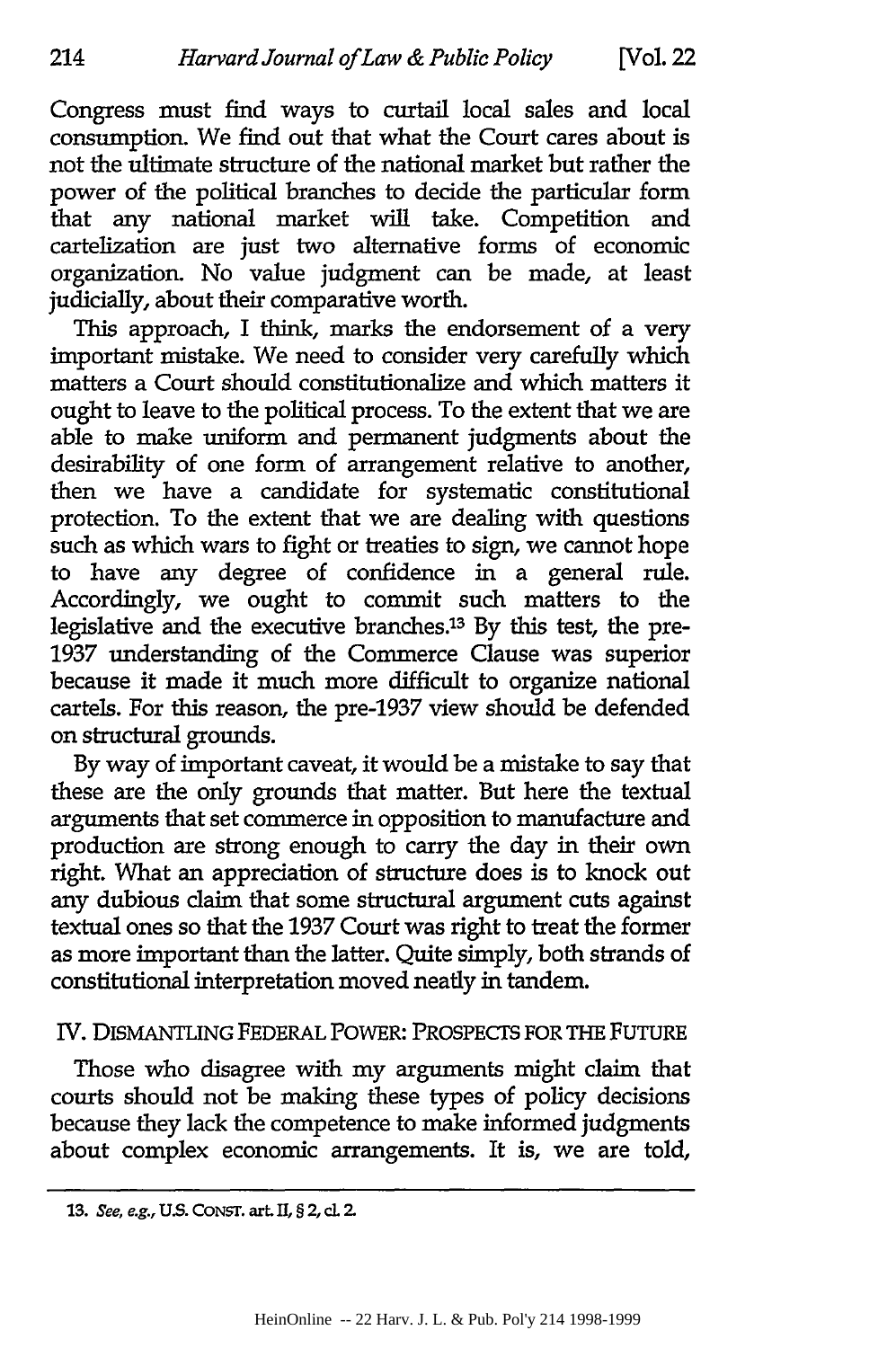always a mistake to take economic issues from the political branches which are far better able to handle them. In my view, this argument is mistaken.

In order to see the error, let us look briefly at the current situation under the dormant Commerce Clause.14 What we observe is a completely different constellation of constitutional values. There the Court takes charge and makes profound decisions on state regulation. Perhaps the Court is emboldened because it knows that Congress can overturn its decisions if it thinks them incorrect (although they rarely are).<sup>15</sup> But what is so striking is the rhetoric that the Court uses to support its decisions. It displays the firm conviction that the main judicial goal is to preserve competition in the national market from state regulation. Once the justices start from the right view of their goal, they do a good job in protecting competition and free markets.

When the Supreme Court has scrutinized state agricultural adjustment programs under the negative Commerce Clause, the Court has had the good sense to strike them down. For

<sup>14.</sup> As I have explained elsewhere, the negative or dormant Commerce Clause power "prohibits states from intruding on the federal authority over interstate commerce even absent any congressional legislation on the subject of the state action." Epstein, *Proper Scope, supra* note **1,** at 1408.

The negative Commerce Clause is essentially an interpretation of congressional silence-the Court assumes that the Founders and the Congress intended for interstate commerce to be the exclusive province of the federal government *See* Gibbons v. Ogden, 22 **US.** (9 Wheat.) **1, 209** (1824) ("It has been contended **by** the counsel for the appellant, that, as the word 'to regulate' implies in its nature, **full** power over the thing to be regulated, it excludes, necessarily, the action of all others that would perform the same operation on the same **thing** .... There is great force in this argument, and the Court is not satisfied that it has been refuted"). *But see* Willson v. Black Bird Creek Marsh Co., **27 US.** (2 Pet) 245, **252 (1829)** (upholding state statute against negative Commerce Clause challenge, stating, **"[if** congress had passed any act which bore upon the case; any act in execution of the power to regulate commerce, the object of which was to control state legislation... we should feel not much difficulty in saying that a state law coming in conflict with such act would be void. But congress has passed no such act").

**<sup>15.</sup>** The regulation of insurance offers an excellent example of Congress overturning a decision **by** the Court in order to preserve state authority to regulate interstate commerce. In *United States v. South-Eastern Underwriters Ass'n.,* 322 **U.S. 533** (1944), the Court interpreted an act of Congress broadly to cover insurance despite prior rulings stating that insurance did not constitute interstate commerce. The Court assumed that "Congress wanted to go the utmost extent of its Constitutional power in restraining **trust** and monopoly agreements" and held that insurance was covered **by** antitrust laws. *Id.* at **558. In** response, the Congress enacted the McCarran Act, 15 US.C. §§ **1011-** 1015 (1945), which overturned *South-Eastern Underwriters* and thereby preserved state authority to regulate insurance. The Court, in turn, upheld the McCarran Act as a constitutional delegation of congressional power to the states in *Prudential Insurance Co. v. Benjamin,* **328 U.S.** 408 (1946).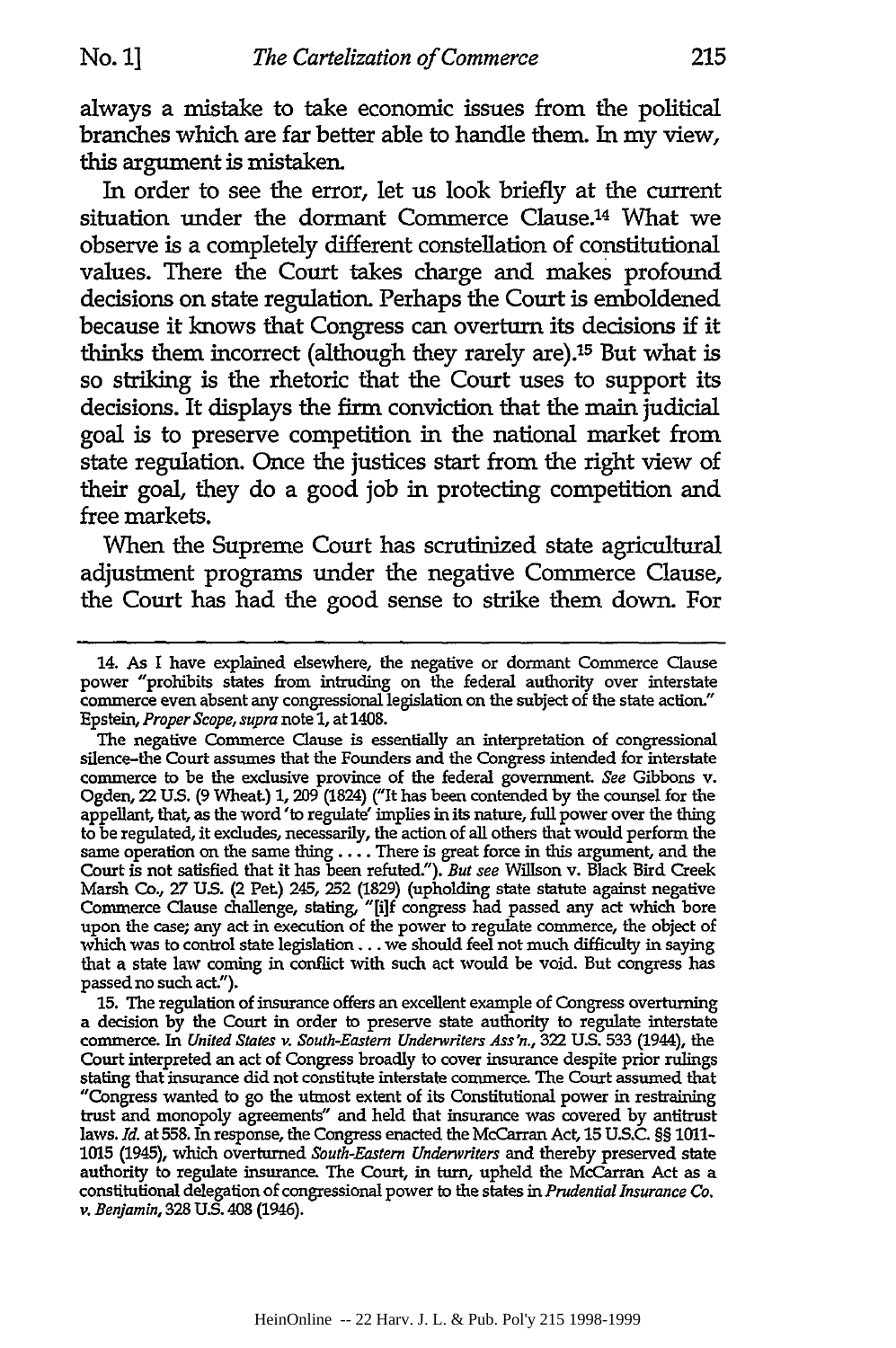instance, the Court recently decided *West Lynn Creamery, Inc. v. Healy,16* a case involving the administration and regulation of dairy prices in Massachusetts. Massachusetts imposed a uniform tax on all dairy producers, whether inside or outside the state, and then took the tax proceeds and gave subsidies only to in-state producers.'7 The state argued that there was no cause for complaint about this particular form of tax because it was uniform with respect to everybody.'8 The Court indicated it was not faced with a very difficult problem at all. To the extent that Massachusetts placed a tax on all producers while providing a rebate only to some, the result was a differential cross-subsidy. Massachusetts was effectively imposing a tax on out-of-state producers for the benefit of in-state producers, even though such a policy would surely hurt, to some extent, Massachusetts consumers. The Court dutifully invalidated the tax.19

The courts, I submit, should be equally assertive in protecting the substantial ends of the Constitution against federal programs as well. The courts should reverse the limitless reading of the Commerce Clause and reject the implicit economic logic that underlies the vast expansion of federal power: agnosticism between state-rigged cartels on the one hand and purely competitive processes on the other.

Markets are not perfect; they do not always clear and all sorts of perturbations can happen. The weaknesses of markets, however, are aggravated tenfold by the presence of organized state cartels. The only question, to my mind, then, is how we can dismantle the federal power.

It will take more than a single constitutional decision. It will actually take some loyalty by the state appellate court judges and by the federal circuit court judges to push *United States v. Lopez20* beyond its currently embattled position. Our task is not to work the political revolution in a moment. Our task is simply to understand that there is a strong intellectual case for

216

**<sup>16. 512</sup> U.S.** 186 (1994).

**<sup>17.</sup>** *See id.* at 188-92

**<sup>18.</sup>** *See id.* at **198** (noting the respondent's argument that the tax was valid because of its "nondiscriminatory" nature).

*<sup>19.</sup> See id.* at 188,207.

<sup>20. 514</sup> **US.** 549 **(1995).** For my views on *Lopez* **and** a broader discussion of Commerce Clause jurisprudence, see Richard **A.** Epstein, *Constitutional Faith and the Commerce Clause,* **71 NOTRE DAME L.** REV. **167 (1996).**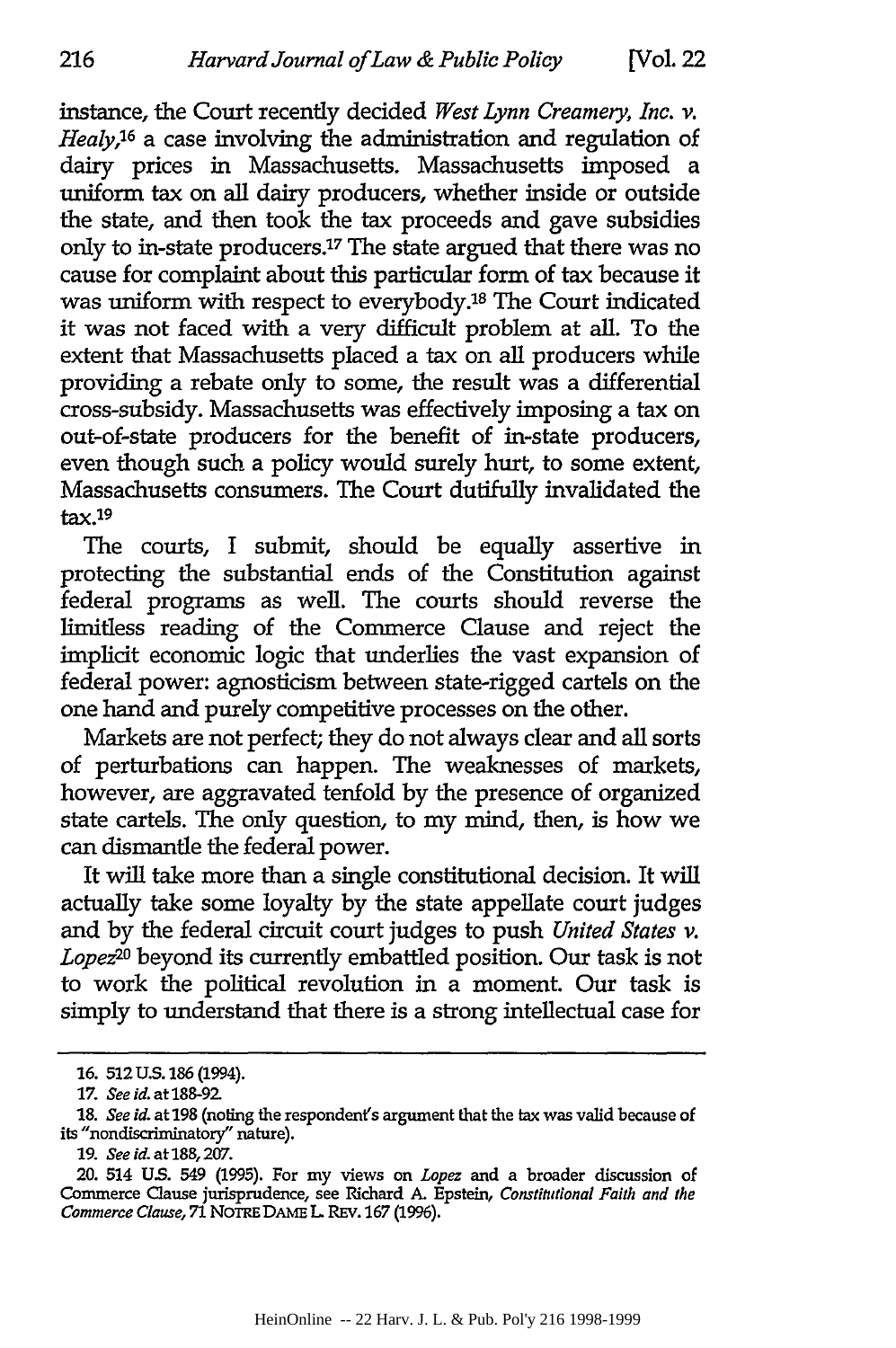recognizing that the pre-1937 synthesis on these issues was, in fact, more intellectually coherent than the post-1937 approach. Precisely because we do have competitive national markets, we do not want national powers to regulate the wages and prices in those markets.